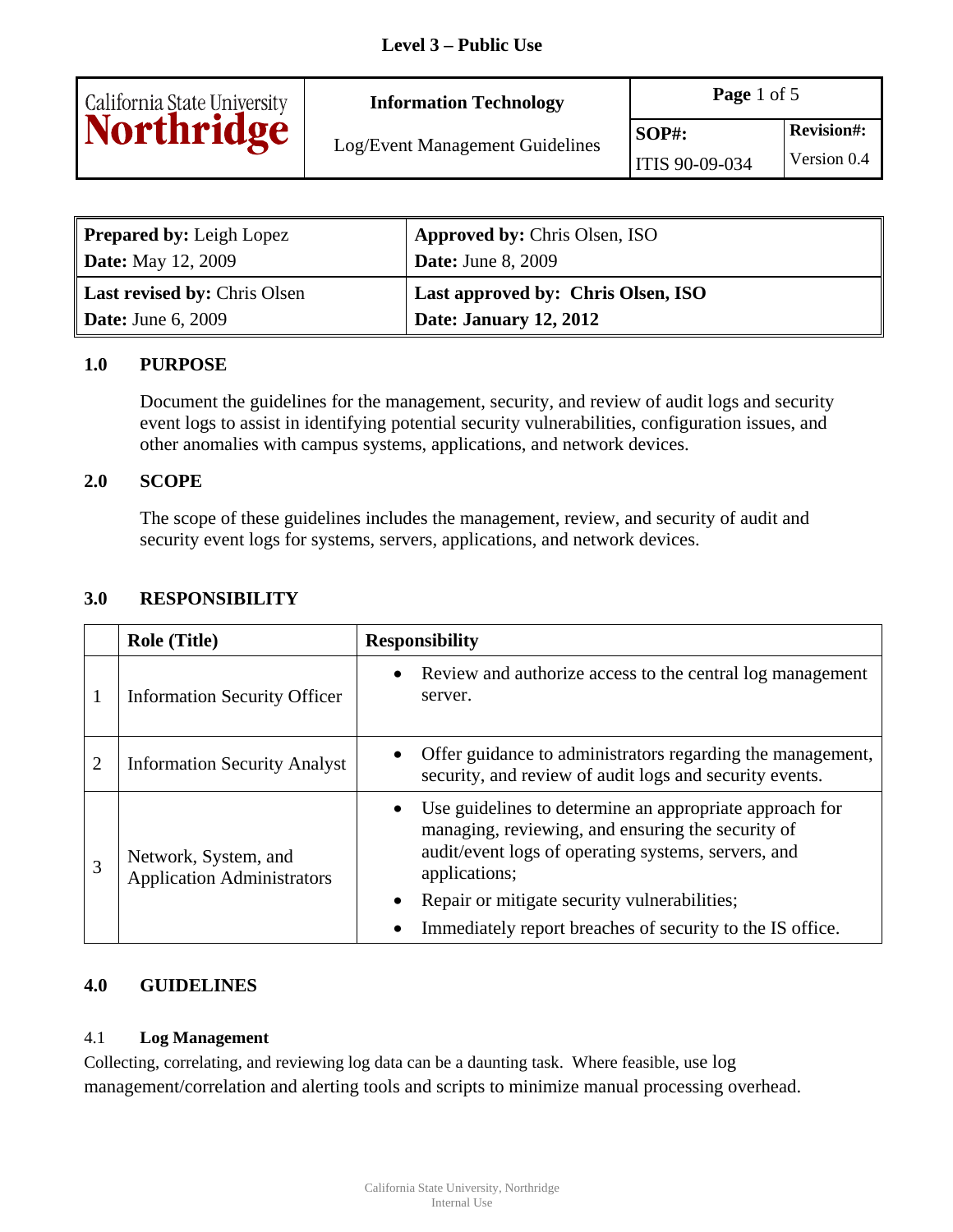| California State University<br><b>Northridge</b> | <b>Information Technology</b>   | Page 2 of $5$  |                   |
|--------------------------------------------------|---------------------------------|----------------|-------------------|
|                                                  | Log/Event Management Guidelines | $SOP#$ :       | <b>Revision#:</b> |
|                                                  |                                 | ITIS 90-09-034 | Version 0.4       |

Irrespective of the device or application, it is imperative that log data have accurate time stamps. Where possible, connect to CSUN's Network Time Protocol (NTP) server.

# 4.1.1 **Applications**

Applications should log their activity in a manner that correlates well with the business processes the applications support, particularly any operations that modify permissions or access rights. These logs should generally include:

- The business operation that was requested;
- Whether the request was accepted or denied;
- The time and date the operation was performed (Start and end times may be appropriate for long operations.);
- Who initiated the operation;
- System and network resources used;
- Any information needed for business process controls;
- Client hardware and software characteristics;

It should be noted that the "application" may actually be a more generic service, such as a web, file, or print server. In this case, it may be difficult to relate the more generic logs to business processes. When this is the case, appropriate documentation may need to be maintained describing the relationship between the logs and the supported business processes.

### 4.1.2 **Systems**

Many components of the IT infrastructure generate logs. Examples of these components include:

- Operating Systems
- Web servers
- Database servers
- Print servers
- File servers
- Authentication servers
- DHCP servers
- DNS servers
- Electronic mail server logs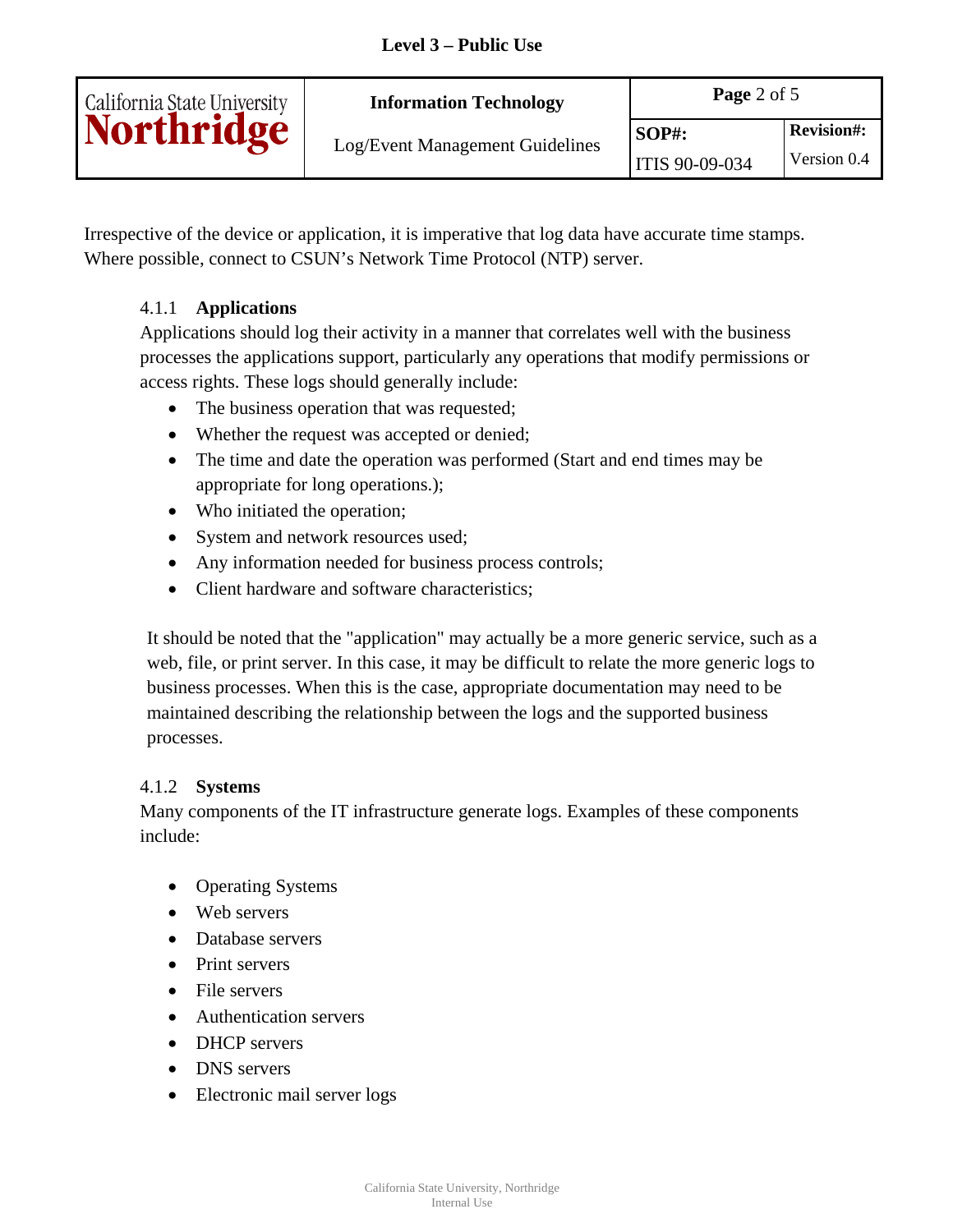| <b>Information Technology</b> |  |
|-------------------------------|--|
|                               |  |

In general, all of these logs have potential value and should be maintained; especially those pertaining to the transmission, access, or modification to university protected data. These logs should include the following types of information:

- Actions taken by any individual with root or administrative privileges;
- Changes to system configuration;
- Access to audit trails;

California State University<br>Northridge

- Invalid logical access attempts;
- Use of identification and authentication mechanisms;
- Alarms raised by an access control system;
- Activation and de-activation of controls, such as anti-virus software or intrusion detection system;
- Changes to, or attempts to change system security settings or controls.

For each of the above events, the following should also be recorded, as appropriate:

- User identification
- Type of event
- Date and time
- Success or failure indication
- Data accessed
- Program or utility used
- Origination of event (e.g., network address)
- Protocol
- Identity or name of affected data, information system or network resource

# 4.1.3 **Network/Telephony Devices**

Many components of the network infrastructure generate logs. Examples of these components include:

- Routers
- Switches
- Wireless access points
- Network-based firewalls
- Intrusion detection and prevention systems
- Telephone Switches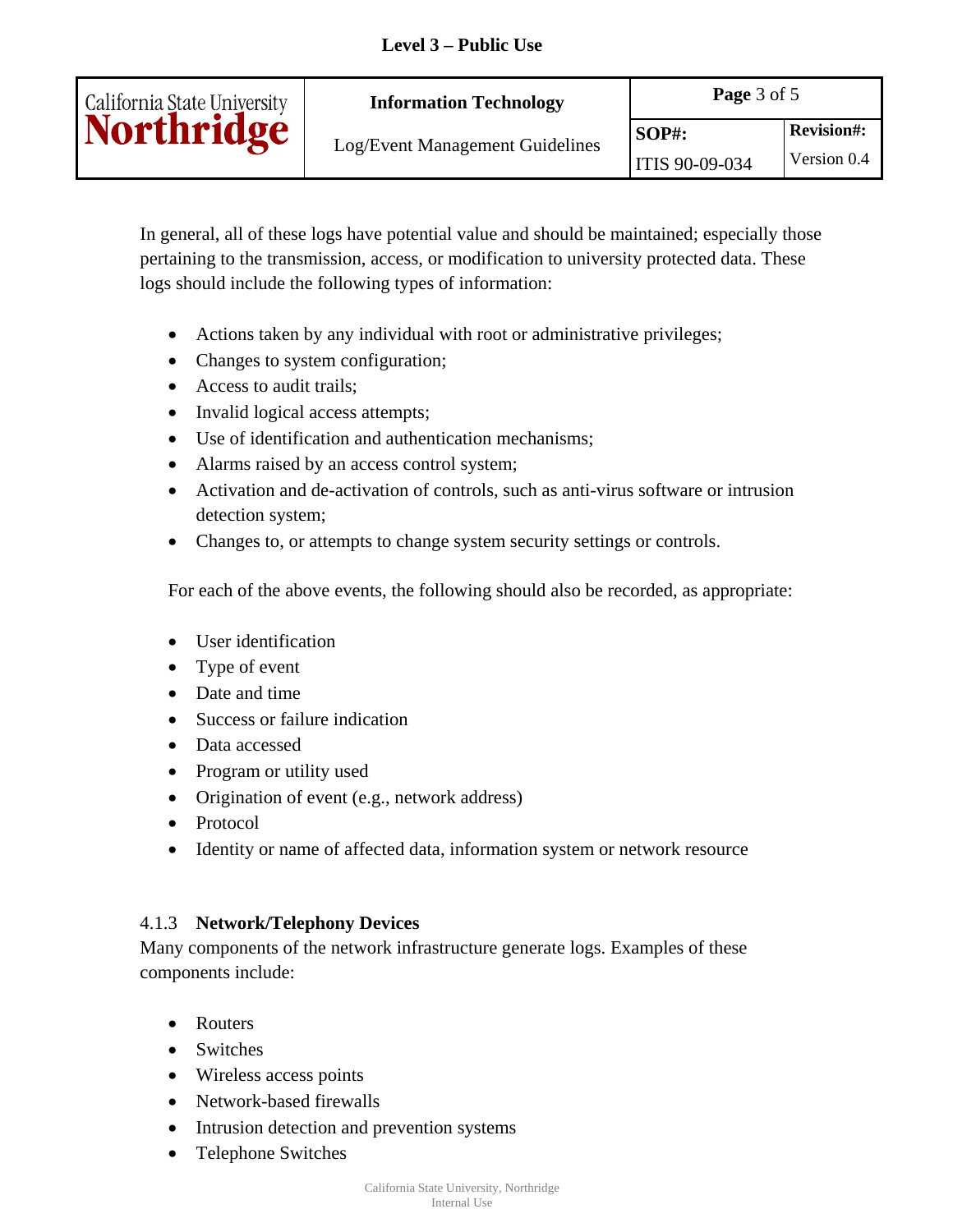| California State University | <b>Information Technology</b>   | Page 4 of 5    |                   |
|-----------------------------|---------------------------------|----------------|-------------------|
| <b>Northridge</b>           | Log/Event Management Guidelines | $SOP#$ :       | <b>Revision#:</b> |
|                             |                                 | ITIS 90-09-034 | Version 0.4       |

These logs typically describe flows of information through the network, but not the individual packets contained in that flow. Information logged for a flow should include:

- Network (IP) addresses or telephone numbers of the end points;
- Service identifiers (port numbers) for each of the end points;
- Whether the flow was accepted or denied;
- Date, time, and duration of the flow;
- Number of packets and bytes used by the flow.

### 4.2 **Review Logs/Alerts**

- Alerts involving the potential breach of access/security, or that indicate a problem with availability of a critical resource should be reviewed as soon as possible, and at least weekly;
- Other logs should be reviewed in order of importance; recommended at least monthly.

### 4.3 **Appropriate Use of Log Information**

In reviewing log files and event alert information, security incidents involving the potential loss or breach of university protected information should be immediately reported to the Office of Information Security. It will be necessary to retrieve and report log records based on a variety of selection criteria, such as:

- Source(s) of the log records
- Time
- Network address
- Application or service
- User
- Other details surrounding the incident

### 4.4 **Security of Logs**

Logs often contain information that, if misused, could represent an invasion of the privacy of members of university. It is necessary to protect log files and provide access only to those with a need to know.

Critical servers or those that transmit or store protected data, at a minimum, should store a copy of log/alert data on a separate protected log server.